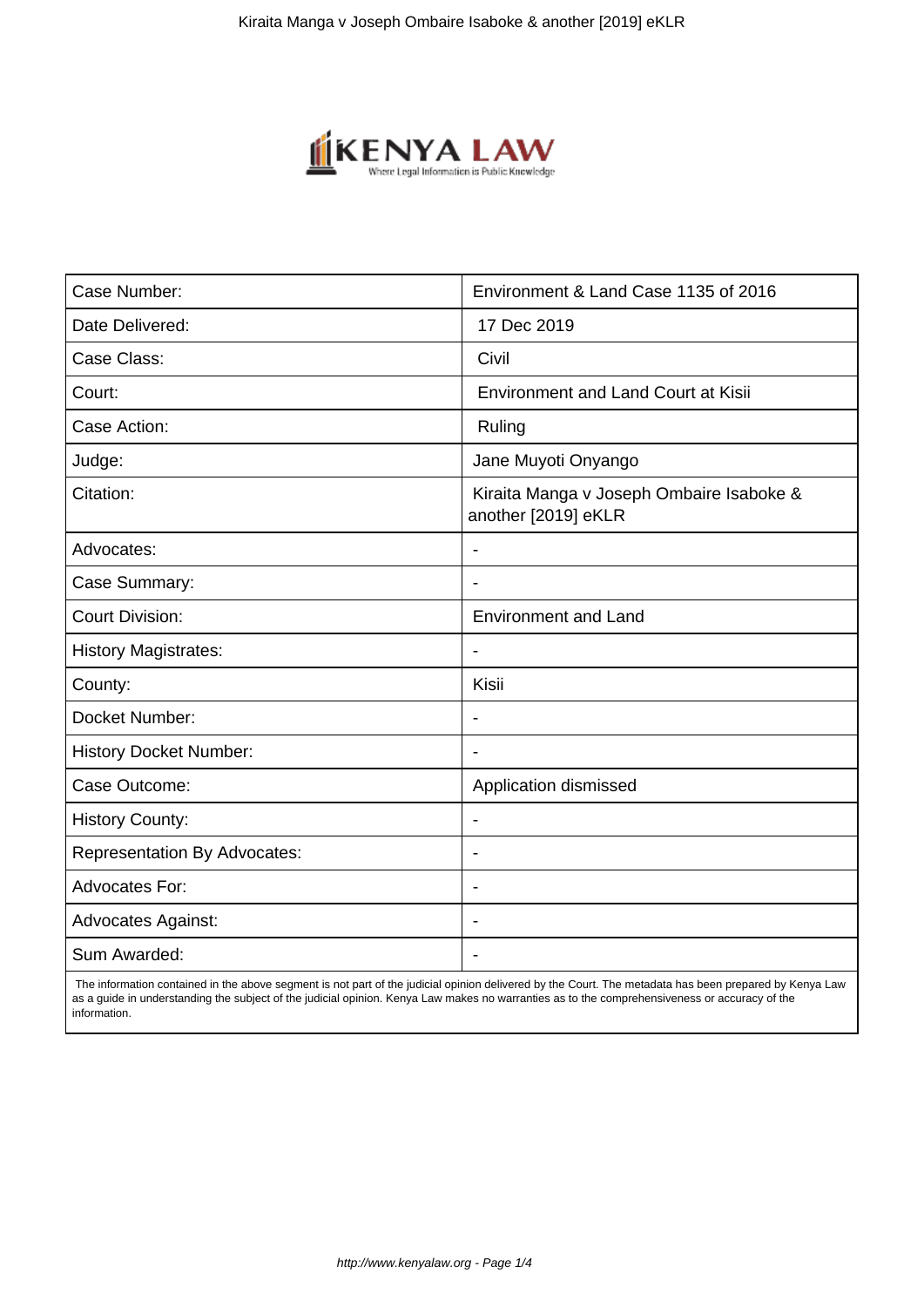## **REPUBLIC OF KENYA**

## **IN ENVIRONMENT AND LAND COURT AT KISII**

## **E.L.C CASE NO. 1135 OF 2016**

**KIRAITA MANGA........................................................................................PLAINTIFF**

# **VERSUS**

**JOSEPH OMBAIRE ISABOKE.......................................1ST DEFENDANT**

**SALLY NGENY OMBAIRE..............................................2ND DEFENDANT**

# **RULING**

## **INTRODUCTION**

1. What is before me is a Notice of Motion dated 21st June, 2019 in which the 1st Defendant/Applicant seeks a stay of execution of this Court's Judgment dated 13th October, 2017 pending appeal.

2. The application is premised on the grounds stated on the face of the Notice of Motion and the Applicant's supporting Affidavit sworn on the13th June, 2019. In the said Affidvidavit he depones tha Judgment was delivered against him on the 13th October, 2017. Being dissatisfied with the said Judgment, he filed an appeal to the Court of Appeal vide Civil Appeal No. 16 of 2018. He further depones that he is apprehensive that the Plaintiff may proceed with execution of the decree before the appeal is heard and determined, in which event he would suffer prejudice and loss.

3. The appalication is opposed by the Plaintiff /Respondent through his Replying Affidavit sworn on the 18th September, 2019. In the said Affidavit he admits that there is an appeal pending in the Court of Appeal but claims that what he seeks to do is merely to recover his costs following the dismissal of the Applicant's counter claim and there is therefore nothing to be stayed.

4. The application was canvassed by way of written submissions and only Counsel for the Applicant filed his submissions.

# **ISSUES FOR DETERMINATION**

5. Having considered the the Notice of Motion, the rival Affidavits and submissions of the Applicant's Counsel the singular issue for deterrmination is whether the Applicant has met the threshhold for grant of an order of stay pending appeal

## **ANALYSIS AND DETERMINATION**

6. The principles guiding the Courts while considering such an application are now well settled. The substantive provision for grant of stay pending appeal is to be found under Order 42 Rule 6 of the Civil Procedure Rules.

## **Order 42 Rule 6 provides in part as follows**: -

*6.(1) No appeal or second appeal shall operate as a stay of execution or proceedings under a decree or order appealed from except in so far as the court appealed from may order but, the court appealed from may for sufficient cause order stay of execution of such decree or order, and whether the application for such stay shall have been granted or refused by the court appealed from, the court to which such appeal is preferred shall be at liberty, on application being made, to consider such application and to make such order thereon as may to it seem just, and any person aggrieved by an order of stay made by the court from whose decision the*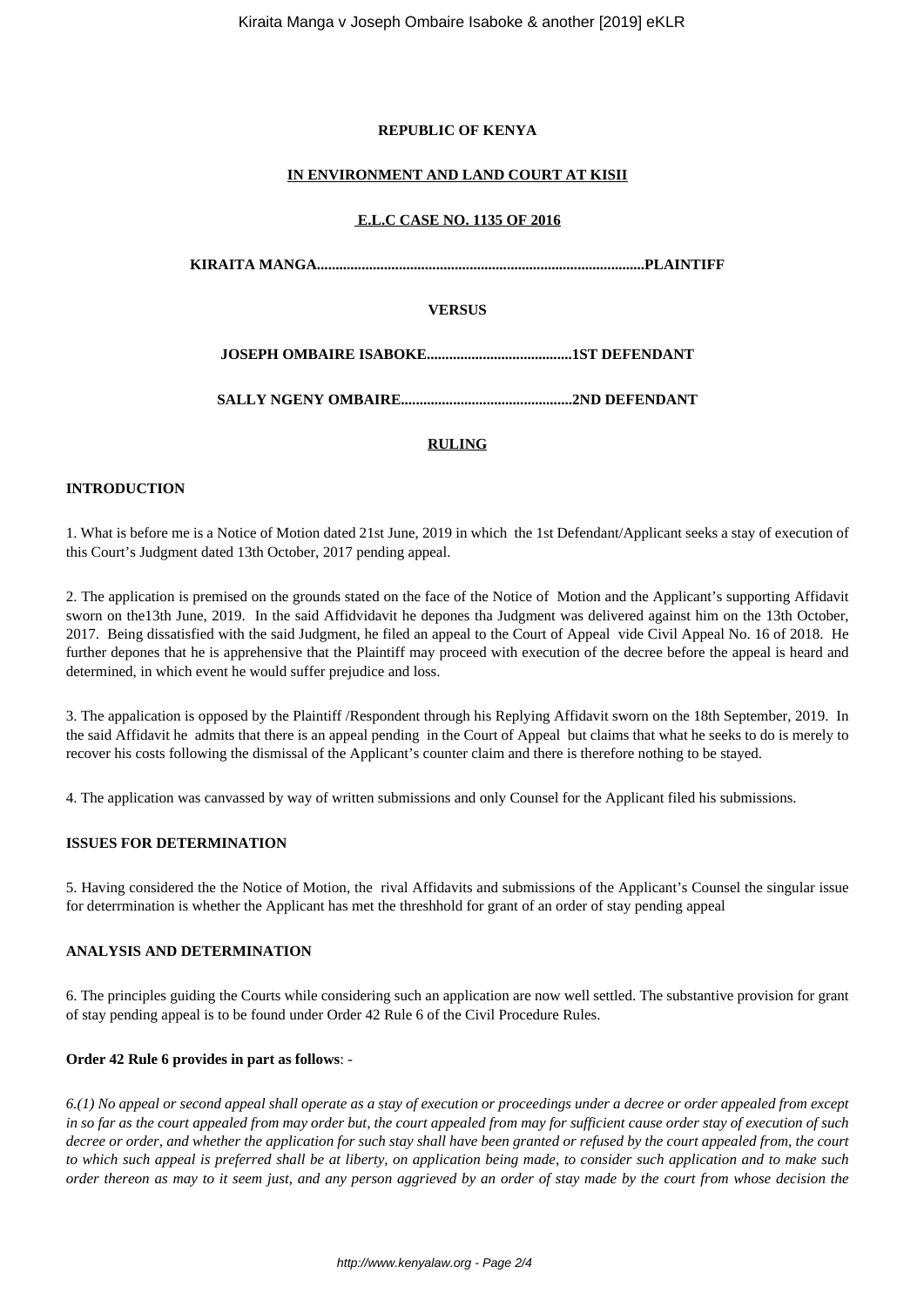*appeal is preferred may apply to the appellate court to have such order set aside.* 

*(2) No order for stay of execution shall be made under sub-rule (1) unless—* 

*(a) The court is satisfied that substantial loss may result to the Applicant unless the order is made and that the application has been made without unreasonable delay; and* 

*(b) Such security as the court orders for the due performance of such decree or order as may ultimately be binding on him has been given by the Applicant.* 

*(3) Notwithstanding anything contained in sub-rule (2), the court shall have power, without formal application made, to order upon such terms as it may deem fit a stay of execution pending the hearing of a formal application.* 

*(4) For the purposes of this rule an appeal to the Court of Appeal shall be deemed to have been filed when under the Rules of that Court notice of appeal has been given.* 

*In the case of Kiplangat Kotut V Rose Jebor Kipngok (2015) eKLR the Court observed as follows:* 

## *Evidently, the three (3) prerequisite conditions set out in the said Order 42 Rule 6 of the Civil Procedure Rules, 2010 cannot be severed. The key word is "and". It connotes that all three (3) conditions must be met simultaneously. "*

7. Having set out the conditions for grant of stay, I shall proceed to consider whether the three conditions have been satisfied by the Applicant.

#### **Whether the Application has been brought without undue delay**

8. It is not in dispute that Judgment herein was delivered on 13.10.2017 while the application for stay of execution was filed on 21st June, 2019, after a lapse of two years. No explanation has been given for the delay in applying for stay of execution. It is therefore my finding that the application was not filed without undue delay.

## **Whether the Applicant has demonstrated that he will suffer substantial loss if the Orders sought are not granted**

9. Counsel for the Applicant has cited the Case of **New Stanley Hotel Limited V Arcade Tobacconists Limited (1986) KLR 757** where the Court held that before making an order staying execution of the Judgment, the Court has to be satisfied that substantial loss may result on the applicant unless the order was made and that the application was made without unreasonable delay...

 I am in agreement with the said decision as well as case of **Masisi Mwita V Damaris Wanjiku Njeri [2016] eKLR** where the court considered the question of what constitues substantial loss. **Mativo J** stated as follows:-

**"The corner stone of the jurisdiction of the court under Order 42 of the Civil Procedure Rules is that substantial loss would result to the Applicant unless a stay of execution is granted. What constitutes substantial loss was broadly discussed by Gikonyo J in the case of** *James Wangalwa & Another VS Agnes Naliaka Cheseto* **where it was held** *inter alia* **that:-**

*"No doubt, in law, the fact that the process of execution has been put in motion, or is likely to be put in motion, by itself, does not amount to substantial loss. Even when execution has been levied and completed, that is to say, the attached properties have been sold, as is the case here, does not in itself amount to substantial loss under Order 42 Rule 6 of the CPR. This is so because execution is a lawful process.*

*The Applicant must establish other factors which show that the execution will create a state of affairs that will irreparably affect or negate the very essential core of the Applicant as the successful party in the appeal. This is what substantial loss would entail, a question that was aptly discussed in the case of Silverstein vs. Chesoni, …………….the issue of substantial loss is the cornerstone of*